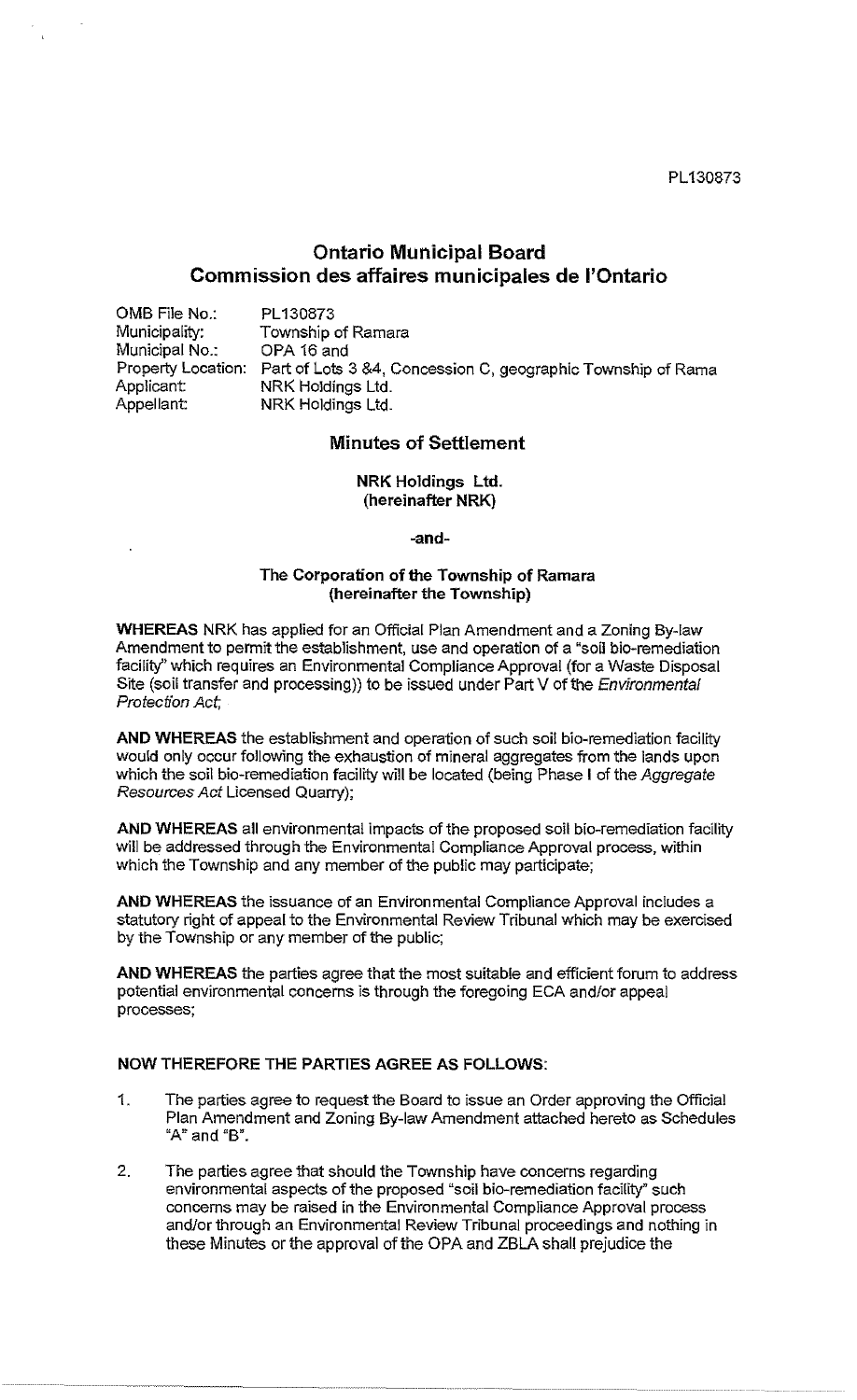advancement of such environmental concerns in the foregoing proceedings.

- 3. Each party will present such witnesses to the Ontario Municipal Board on their own behalf, as determined necessary by each party in its sole discretion, to support the settlement contemplated herein.
- 4. Each party will be responsible for its own costs of this proceeding.

 $\frac{1}{2}$ 

 $\frac{d\mathbf{r}}{d\mathbf{r}} = \frac{1}{2} \left[ \frac{d\mathbf{r}}{d\mathbf{r}} \right] \mathbf{r} \cdot \mathbf{r}$ 

Dated at the Fowled OF NEWMARKET this 4TH day of JULY 2014.

> By the Applicant/Appellant NRK Holdings Ltd.  $\overbrace{C\subset C\subset C\sim C\sim}\overbrace{C\subset C\subset C\sim}\overbrace{C\subset C\subset C\sim}\overbrace{C\subset C\subset C\sim}\overbrace{C\subset C\subset C\sim}\overbrace{C\subset C\sim}\overbrace{C\subset C\sim}\overbrace{C\subset C\sim}\overbrace{C\subset C\sim}\overbrace{C\subset C\sim}\overbrace{C\subset C\sim}\overbrace{C\subset C\sim}\overbrace{C\subset C\sim}\overbrace{C\subset C\sim}\overbrace{C\subset C\sim}\overbrace{C\subset C\sim}\overbrace{C\subset C\sim}\overbrace{C\subset C\sim}\overbrace{C\subset C\sim}\overbrace{C\subset C\sim}\over$ I have authority to bind the corporation.

Dated at the  $\frac{\partial L}{\partial s}$  of  $\frac{\partial r}{\partial t}$ ,  $\frac{1}{s}$  this  $15^{-\frac{1}{2}}$  day of  $\frac{1}{s}$   $\frac{1}{s}$ 

------------

By the Corporation of the Township of Ramara

(*Janier Williamon*)<br>Per: Janice McKinnon, Acting CAO

I have authority to bind the Corporation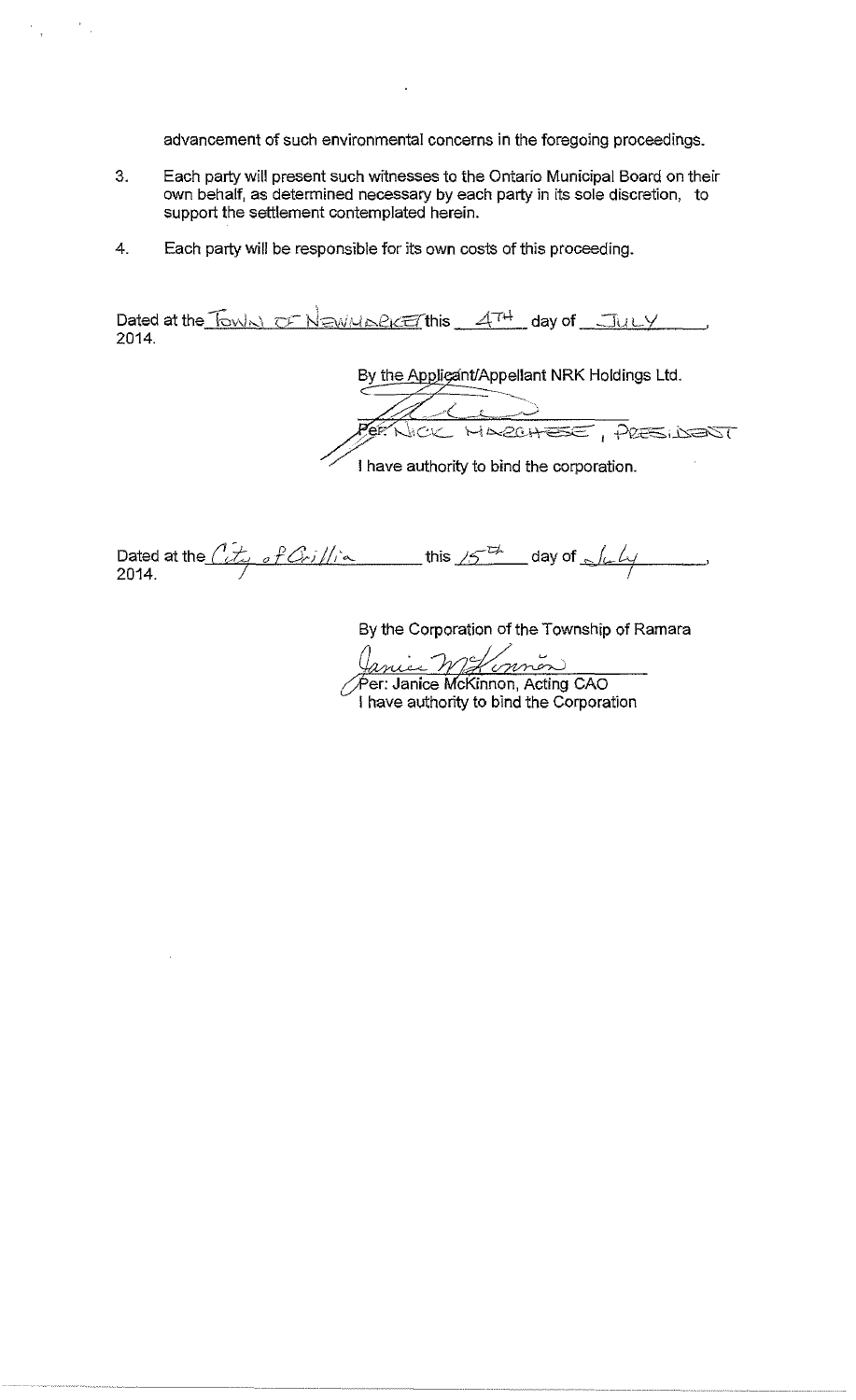# Schedule A to the Minutes of Settlement OMS Case: PL 130873

# PART B - THE AMENDMENT

All of the amendment entitled Part S - THE AMENDMENT consisting of the attached text and the schedule constitute Amendment No. 16 to the Official Plan of the Township of Ramara.

- 1. Schedule "A" entitled "Land Use Plan" is hereby amended by changing part of the existing Mineral Aggregate Extraction designation to Rural Special Policy Area 9.4.10.4. as depicted on Schedule "A" to this Amendment No. 16.
- 2. Section 9.4 RURAL of the Official Plan of the Township of Ramara is hereby amended by adding the following new section 9.4.10.4:

# NRK Holdings Inc., Part of Lot 4, Concession C (Rama), (OPA No. 16)

Notwithstanding sections 6.4.2, 6.4.6 and 9.4.2 of this Plan, the only permitted uses of the lands shall be

- i. a "soil bio-remediation facility" and
- ii. any uses permitted by the MAE-11 Zone provided such uses are conducted in accordance with the provisions of such zone and a license issued pursuant to the Aggregate Resources Act.

For the purposes of this Special Policy 9.4.10.4, a:

"soil bio-remediation facility" shall mean the use of land, which may include buildings and/or structures, for the purpose of the collection, recycling, temporary storage, separation, processing and biological treatment of non-hazardous soils contaminated with petroleum hydro-carbons including works for the collection and treatment of on-site stormwater run-off and for which an Environmental Compliance Approval authorizing the use and operation of a Waste Disposal Site (soil transfer and processing) has been issued under Part V of the Environmental Protection Act.

The Zoning By-law amendment required to permit the "soil bio-remediation facility" shall be subject to holding provisions which preclude the lifting of the holding symbol until all of the foregoing have been satisfied:

a. the quarry license applicable to the lands upon which the "soil bioremediation facility" will be located has been surrendered by the owner or operator of the quarry pursuant to section 19 of the Aggregate Resources Act, and

.~~~ ................. .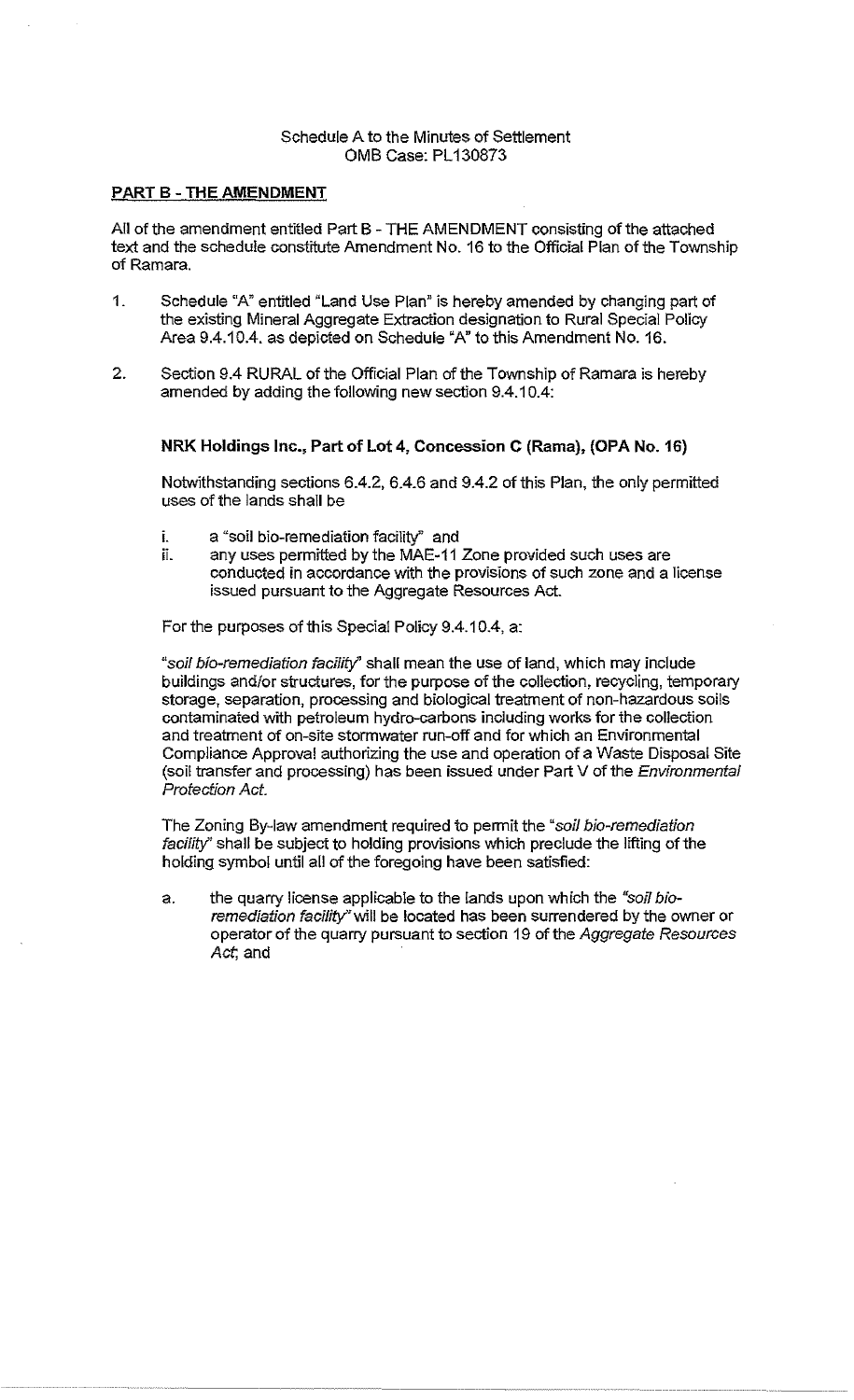- b. the owner of the lands upon which the "soil bio-remediation facility" will be located has entered into an agreement with the Township of Ramara conceming the use, improvement and maintenance of Concession Road B-C and any financial requirements of the Township related thereto; and
- c. the owner has received site plan approval and entered into a site plan agreement addressing among other things, the management of storm water and site grading.
- d. the Environmental Compliance Approval for a Waste Disposal Site (soil transfer and processing) has been issued under Part V of the Environmental Protection Act.
- 3. The zoning for the lands affected by this Rural Special Policy Area 9.4.10.4 shall be subject to the condition that upon the lifting of the "H" symbol in relation to the W-1 Zone, the MAE-11 Zone that also applies to the lands affected by this Rural Special Policy Area 9.4.10.4 shall be deemed to be repealed and of no further force and effect.
- 4. The Provisions of the Official Plan of the Township of Ramara as amended, shall apply in regard to the interpretation of the this Amendment.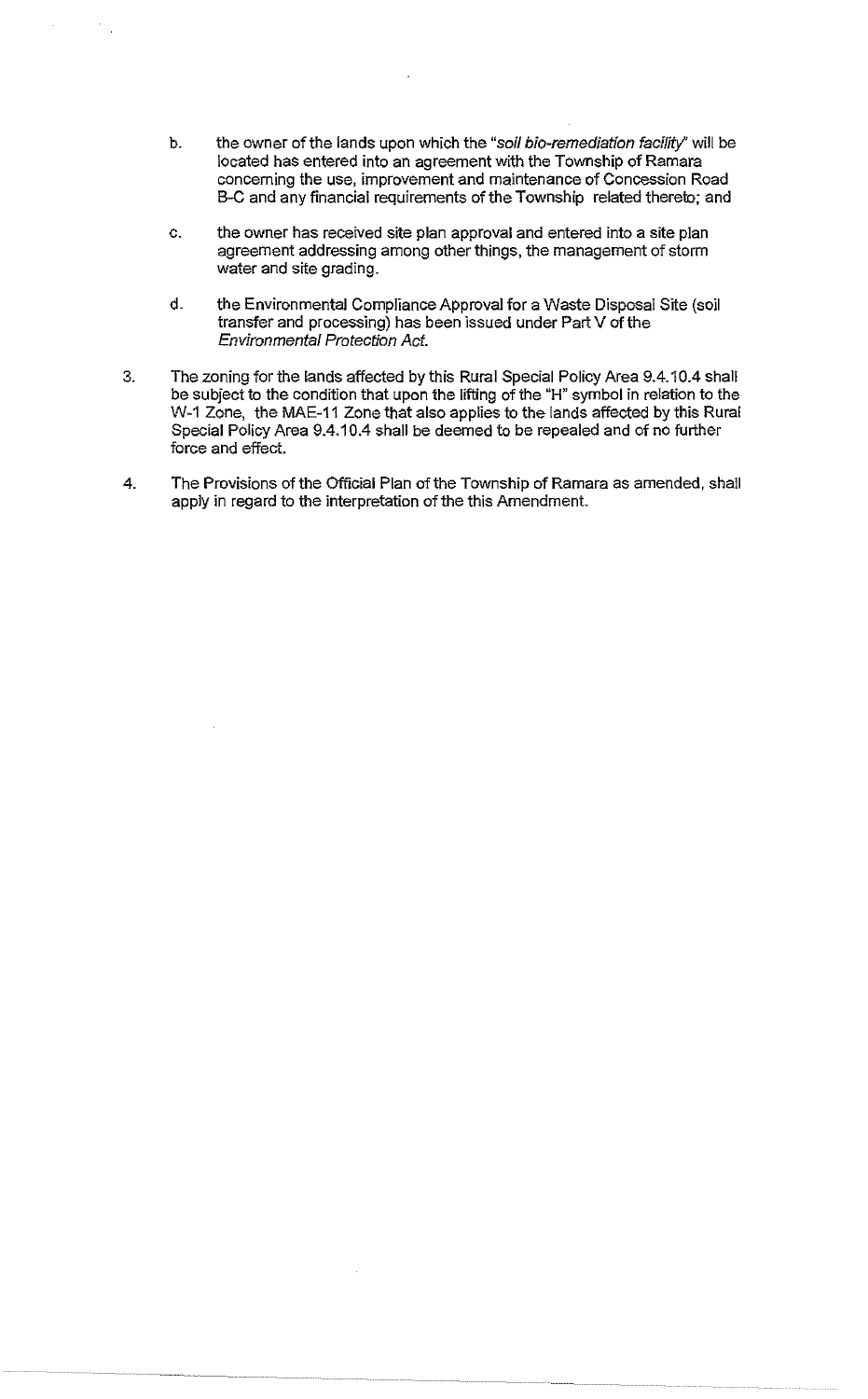

 $\bullet$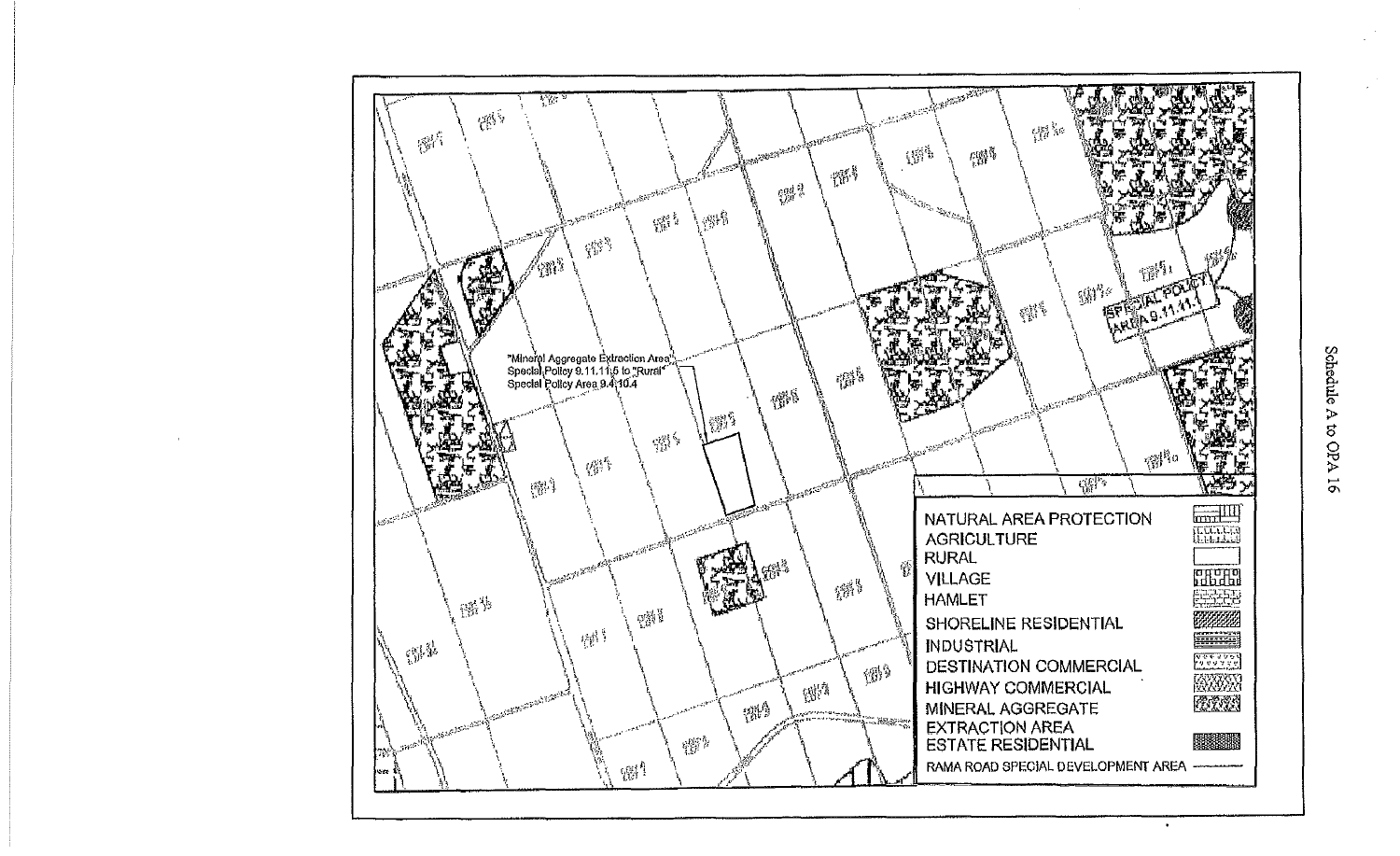# Schedule B to the Minutes of Settlement OMB Case: PL 130873

- 1. That Schedule "A", Map F7, of Zoning Bylaw 2005.85 is hereby further amended by re-zoning the lands from "MAE-11" to a dual "MAE-11 Zone" and 'Waste Processing and Disposal (W) Zone-1" as shown in the Schedule "A" to this bylaw.
- 2. That section 20. (3) Special Provisions is amended by adding the following subsection:
	- a. 'W-1-(H) (Map F7)
	- i. Notwithstanding subsection  $20(1)$ , the only permitted use of lands zoned W-1-(H) shall be a soil bio-remediation facility as defined herein. The land subject to the W-1-(H} is also subject to the MAE-11 Zone. All uses existing as on the date of the passing of this Bylaw and all uses permitted by the MAE-11 Zone shall be permitted in accordance with that zoning until such time as the "H" symbol has been lifted. Upon the lifting of the "H" symbol as provided for herein:
		- 1. the only permitted use shall be a soil bio-remediation facility; and

2. the MAE-11 Zone shall be deemed to be repealed and of no further force and effect as it relates to lands subject the Rural Special Policy Area Designation 9.4.10.4.

- ii. For purposes of subsection  $(1)$  of this Bylaw "soil bio-remediation facility" shall mean the use of land, which may include buildings and/or structures, for the purpose of the collection, recycling, temporary storage, separation, processing and biological treatment of non-hazardous soils contaminated with petroleum hydro-carbons including works for the collection and treatment of on-site stormwater run-off and for which an Environmental Compliance Approval authorizing the use and operation of a Waste Disposal Site (soil transfer and processing) has been issued under Part V of the Environmental Protection Act.
- iii. The Holding symbol shall be removed by amendment to this Bylaw when the following conditions have been fulfilled to the satisfaction of the Township of Ramara:

1. the quarry license applicable to the lands subject this zone has been surrendered by the owner or operator of the quarry pursuant to section 19 of the Aggregate Resources Act, and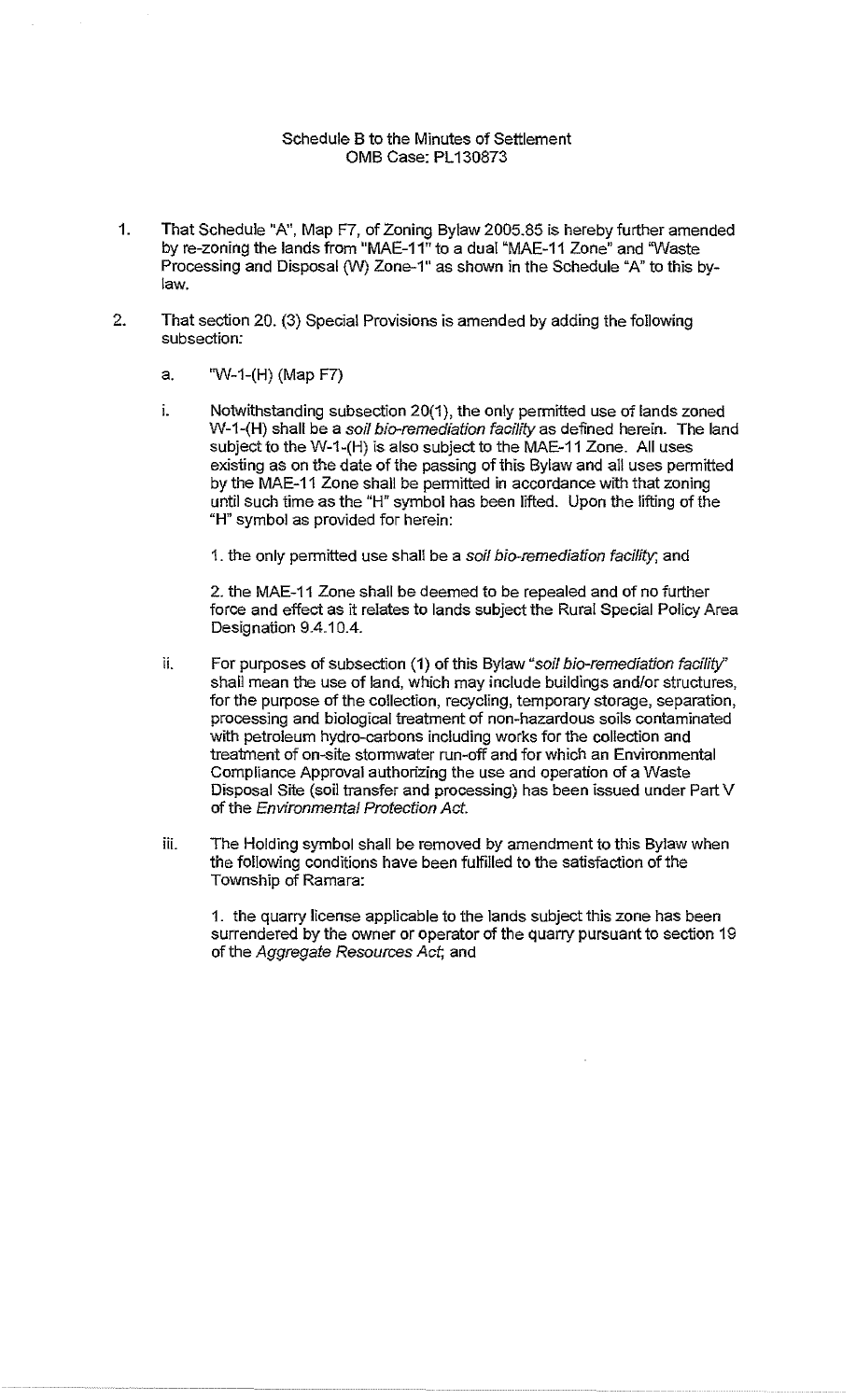2. the owner of the lands subject to this zone has entered into an agreement with the Township of Ramara concerning the use, improvement and maintenance of Concession Road B-C and any financial requirements of the Township related thereto; and

3. received site plan approval and entered into a site plan agreement addressing among other things, the management of stormwater and site grading.

4. the Environmental Compliance Approval for a Waste Disposal Site (soil transfer and processing) has been issued under Part V of the Environmental Protection Act.

iv. Subsection 20.(2) (f) of this Bylaw shall not apply to the operation of a soil bio-remediation facility provided that any Environmental Compliance Approval issued under the Environmental Protection Act establishes conditions for the establishment or expansion of sensitive land uses in the vicinity of the facility.

All other relevant provisions of this Bylaw shall apply."

- 3. That Schedule "A" attached, does and shall form part of this Bylaw.
- 4. That this Bylaw shall come into force and take effect on the date of the passing thereto, subject to the provisions of section 34 of the Planning Act, as amended.